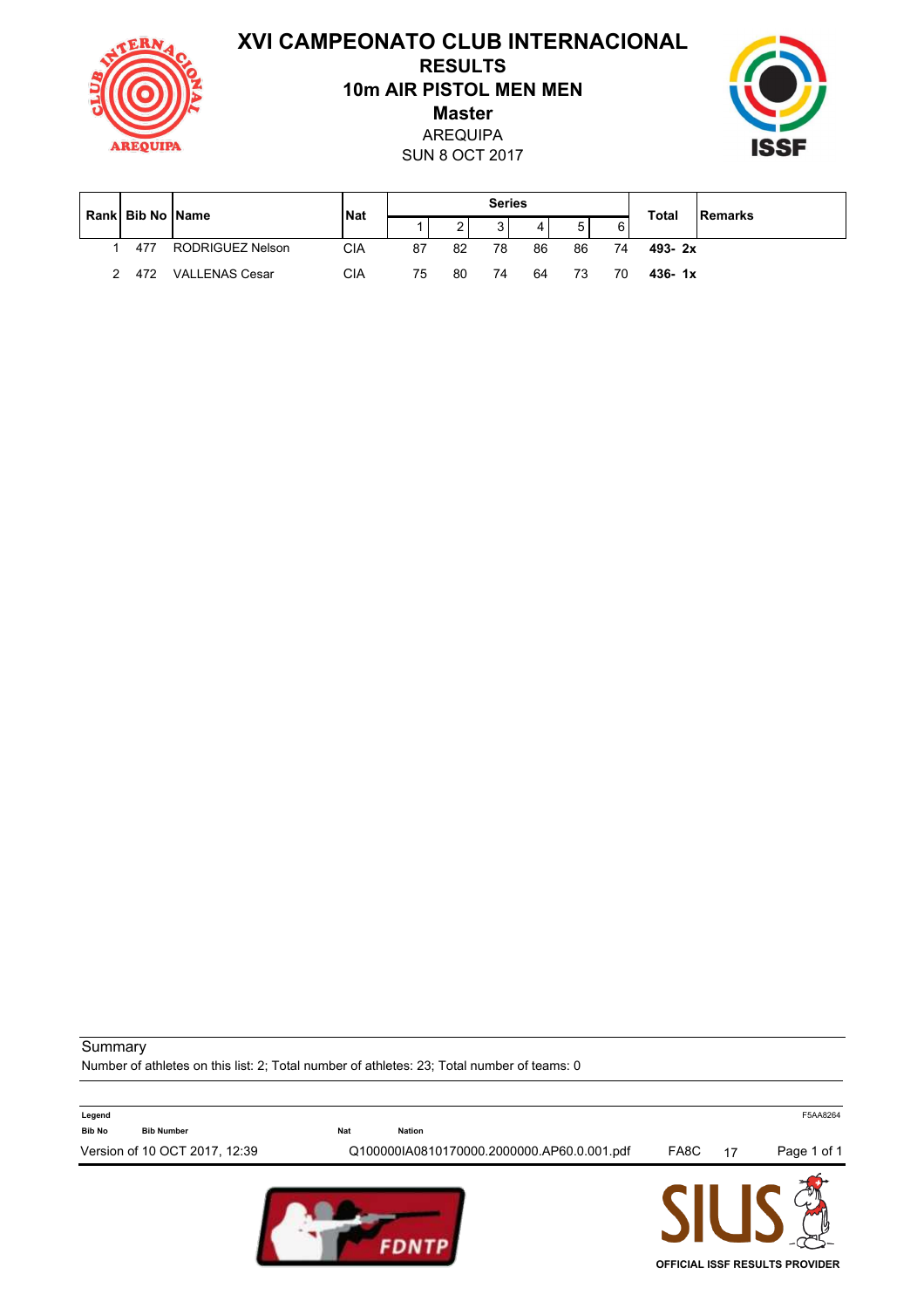

# **XVI CAMPEONATO INTERCLUBES DE TIRO AL BLANCO "GRAND PRIX CLUB INTERNACIONAL AREQUIPA" Del 04 al 10 de octubre del 2017**



## **RESULTADO GENERAL - INDIVIDUAL**

**PISTOLA AIRE 10 M H - HOMBRES**

|                |                |                                 | <b>SERIES</b> |    |    |    |    |    |    |            |    |
|----------------|----------------|---------------------------------|---------------|----|----|----|----|----|----|------------|----|
|                | ORD. DOR. BAS. | <b>APELLIDOS Y NOMBRES</b>      | <b>CLUB</b>   | 01 | 02 | 03 | 04 | 05 | 06 | <b>TOT</b> | X  |
| $\mathbf{1}$   | 302            | CARRILLO ZFVALLOS MARKO ANTONI  | <b>PER</b>    | 93 | 96 | 97 | 94 | 96 | 97 | 573        | 13 |
| $\overline{2}$ | 357            | ULLILEN SICCHA JOSE MANRIQUE    | <b>PER</b>    | 92 | 94 | 93 | 93 | 94 | 94 | 560        | 12 |
| 3              | 382            | SANCHEZ MATURANA MANUFL BENJA   | <b>CHI</b>    | 95 | 90 | 89 | 94 | 95 | 96 | 559        | 14 |
| 4              | 356            | LFON RAMIRFZ FABIO              | <b>PER</b>    | 93 | 92 | 93 | 92 | 95 | 93 | 558        | 9  |
| 5              | 406            | ALTAMIRANO FARFAN KFVIN LUIS    | <b>BAR</b>    | 94 | 91 | 90 | 94 | 95 | 89 | 553        | 9  |
| 6              | 402            | <b>GARCIA MIRO PEDRO</b>        | <b>CNV</b>    | 90 | 89 | 93 | 88 | 95 | 90 | 545        | 4  |
| $\overline{7}$ | 301            | CARRILLO PALOMINO MARCO         | EPE           | 94 | 86 | 89 | 85 | 92 | 94 | 540        | 9  |
| 8              | 396            | SAAVEDRA CARRANZA CESAR GABRIEL | <b>CNV</b>    | 85 | 89 | 90 | 89 | 94 | 93 | 540        | 9  |
| 9              | 360            | <b>GIRALDO JAFFET</b>           | <b>PER</b>    | 88 | 87 | 91 | 87 | 91 | 85 | 529        | 5  |
| 10             | 397            | ANCASI VASQUEZ MANUEL ALEJANDR  | <b>CNV</b>    | 87 | 91 | 88 | 90 | 88 | 84 | 528        | 5  |
| 11             | 370            | <b>LOPEZ CRISTIAN</b>           | ARG           | 91 | 87 | 87 | 87 | 84 | 91 | 527        | 4  |
| 12             | 359            | TRELLES TIJERO SALVADOR ALFREDO | <b>PER</b>    | 89 | 86 | 86 | 93 | 83 | 87 | 524        | 3  |
| 13             | 331            | YI YI GUSTAVO                   | <b>BEV</b>    | 87 | 86 | 84 | 85 | 91 | 89 | 522        | 1  |
| 14             | 443            | MENA GAMARRA JHONVER            | <b>MAP</b>    | 84 | 89 | 88 | 85 | 91 | 83 | 520        | 3  |
| 15             | 476            | ROMERO FLORES JOSE LUIS         | <b>CIA</b>    | 87 | 84 | 82 | 90 | 85 | 91 | 519        | 3  |
| 16             | 423            | ZARATE HURTADO ROGELIO          | ANP           | 84 | 83 | 81 | 85 | 88 | 86 | 507        | 4  |
| 17             | 390            | <b>HFRRFRA DANIFL</b>           | <b>ATO</b>    | 82 | 74 | 80 | 78 | 81 | 78 | 473        | 0  |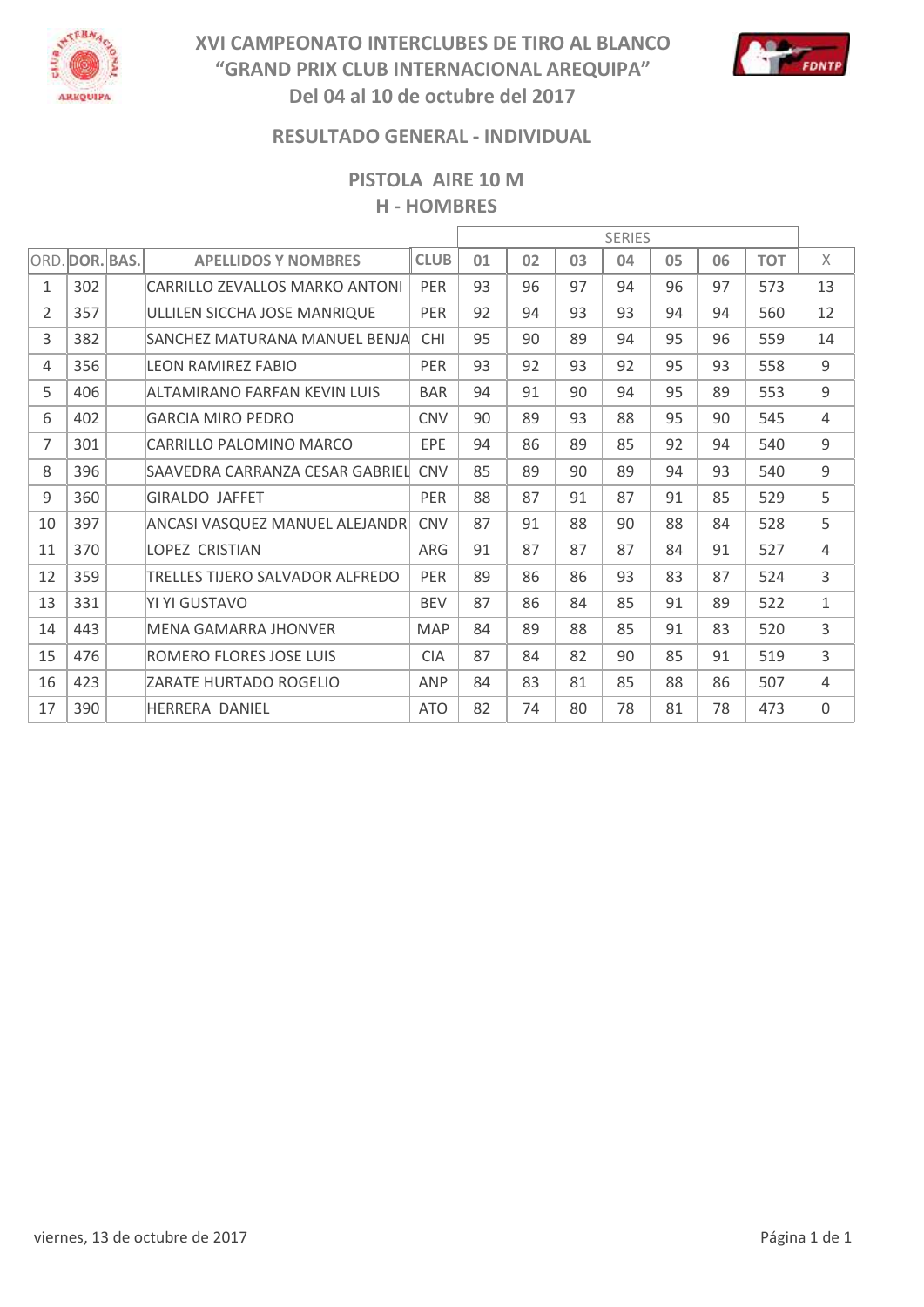**XVI CAMPEONATO CLUB INTERNACIONAL**



# **10m AIR PISTOL MEN MEN RESULTS**

AREQUIPA **Junior**

SUN 8 OCT 2017



| Rankl         | <b>Bib No IName</b> |                           | <b>Nat</b> | <b>Series</b> |    |    |    |    |    | <b>Total</b> | Remarks |
|---------------|---------------------|---------------------------|------------|---------------|----|----|----|----|----|--------------|---------|
|               |                     |                           |            |               | 2  | 3  | 4  | 5  | 6  |              |         |
|               | 358                 | <b>GARCIA David</b>       | <b>PER</b> | 89            | 87 | 90 | 91 | 86 | 90 | $533 - 7x$   |         |
| $\mathcal{P}$ | 489                 | <b>BUSTOS Marcos</b>      | <b>CIA</b> | 88            | 85 | 88 | 93 | 84 | 90 | $528 - 6x$   |         |
| 3             | 399                 | <b>GARCIA Yago</b>        | <b>CNV</b> | 88            | 83 | 86 | 86 | 89 | 81 | $513 - 8x$   |         |
| 4             | 401                 | LORA Juan                 | <b>CNV</b> | 78            | 76 | 76 | 91 | 72 | 77 | $470 - 2x$   |         |
| 5             | 400                 | <b>MARISCAL Alejandro</b> | <b>CNV</b> | 79            | 78 | 75 | 66 | 77 | 80 | $455 - 2x$   |         |

#### **Summary**

Number of athletes on this list: 5; Total number of athletes: 23; Total number of teams: 0